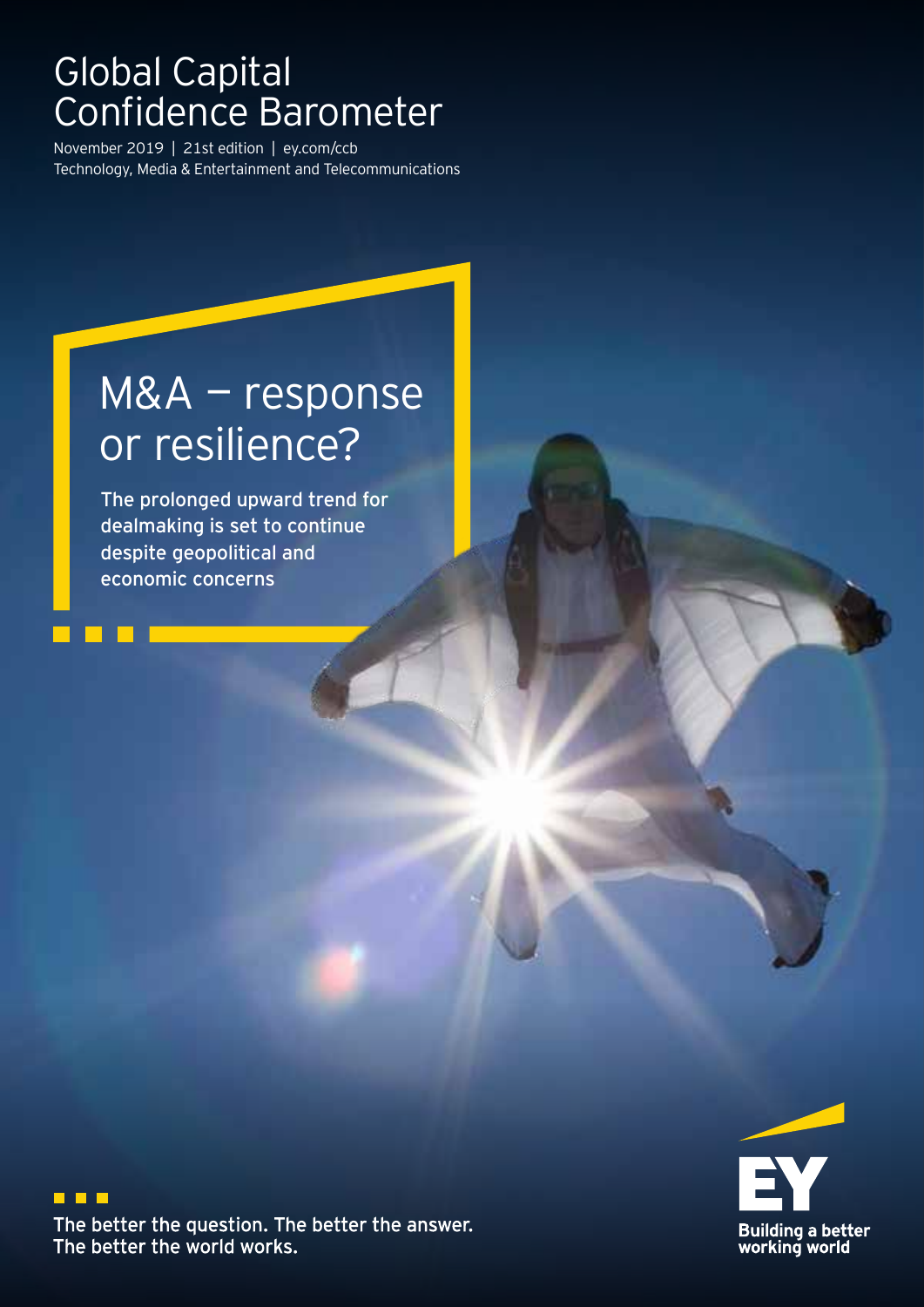#### **Spotlight**

TMT executives remain focused on M&A, appearing undeterred by geopolitical and regulatory concerns

The prolonged upward M&A trend for the TMT sector is set to continue, as dealmaking proves to be a critical strategic tool to find growth and acquire key skills and capabilities

**For more insights on the Technology, Media & Entertainment and Telecommunications results, please visit our individual sector web pages:**

- [Technology](https://www.ey.com/en_gl/technology)
- [Media & Entertainment](https://www.ey.com/en_gl/media-entertainment)
- [Telecommunications](https://www.ey.com/en_gl/telecommunications)

According to the EY *[Global Capital Confidence Barometer](https://assets.ey.com/content/dam/ey-sites/ey-com/en_gl/topics/ey-capital-confidence-barometer/ccb-21/pdf/ey-global-capital-confidence-barometer-edition-21.pdf)*, the TMT sector will continue to see an active deal market, as 58% of TMT executives expect to actively pursue M&A in the next 12 months, on par with the result from 6 months ago and considerably higher than the 42% cited 12 months ago. This deal activity is not expected to purely be small to mid scale, as 63% of executives expect to see more megadeals (US\$10b+) in the next 12 months.

#### **M&A unswayed by geopolitical and regulatory affairs**

With geopolitical risks, the recasting of trade and tariff rules, and revolving regulatory policies dominating headlines, it is not surprising that regulatory uncertainty and geopolitical uncertainty are cited as the greatest external risks to growth by TMT executives. These external headwinds will likely temper some executives' enthusiasm. While dealmaking intentions remain high, technology executives are indicating a slightly less active approach to M&A compared with six months ago (59% versus 61%), while the overall proportion of TMT executives intending to pursue deals is unchanged from six months ago.

Pipeline and closure intentions support a healthy outlook for TMT M&A, as executives look to utilize deals to navigate current and potential barriers to

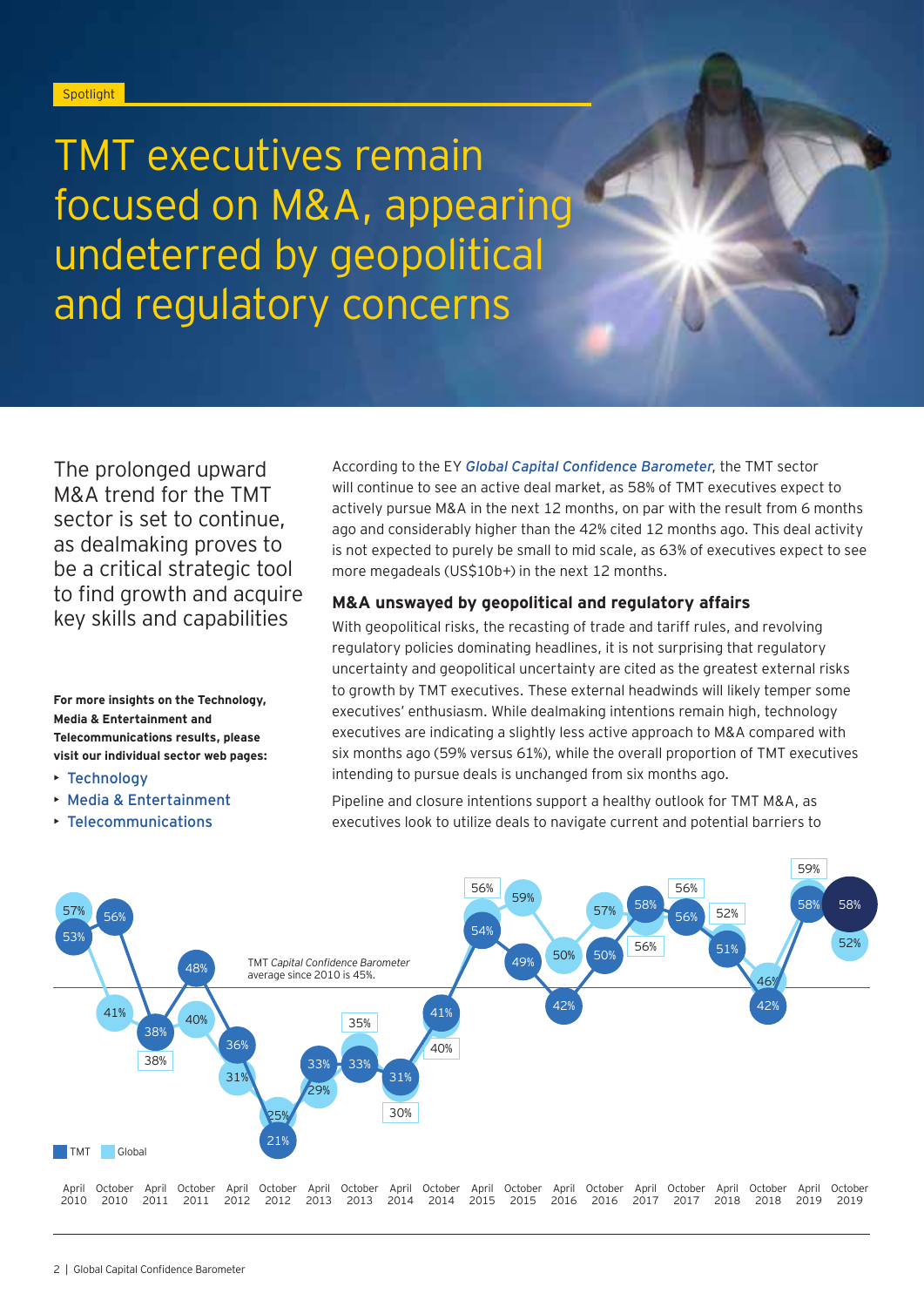

**Technology** 

**Ken Welter** EY Global Technology Sector Leader Transaction Advisory Services



Media & Entertainment

**Will Fisher** EY Global Media & Entertainment Sector Leader Transaction Advisory Services

growth. The top strategic reasons for M&A include acquiring technology, new production capabilities or innovative startups, breaking into new markets or growing into an adjacent business activity.

The capital required for these acquisitions is being unlocked through divestments, with 57% stating they plan to outsource or divest current operations.

#### **Confidence in the economy underpins intentions**

The willingness of TMT executives to engage in dealmaking is underpinned by confidence in the economy and capital markets.

Seventy-seven percent of TMT executives expect global economic growth, and 58% do not expect an economic slowdown in the near to mid term. Further, at least 70% of respondents are confident in the performance of corporate earnings, market stability, credit availability and equity valuations. Any significant changes in these expectations in the short term may temper M&A appetite.

#### **Competition for assets is widespread and robust**

An active deal market signals intense competition, with 77% of TMT executives expecting to see increasing competition for assets in the next 12 months. This competition is expected to be powered by private capital (57% versus 47% for corporate buyers).

TMT executives are also expecting competition from other sectors, driven by the strategic need to accelerate investment in technology and digitalization, with 80% expecting an increase in cross-sector M&A. Further, 73% expect an increase in cross-border dealmaking, suggesting competitive threats from further afield.

#### **Digital strategy high on the agenda**

TMT respondents are feeling the impact digital is having on their industry. They are investing in technology to improve the customer experience, create new services or products, and reduce risk. Artificial intelligence (AI) and machine learning is seen as the technology that will have the most impact on their businesses in the next two years by 32% of respondents, compared with 13% for 5G and 18% for analytics.

Sixty-two percent of TMT respondents are dedicating 25% to 49% of their total investment capital on technology. The majority of the investment is focused on in-house development and R&D (24%), followed by direct acquisitions (21%) and JVs or alliances (19%).



#### Telecommunications

**Axel Majert** EY Global Telecommunications Sector Leader Transaction Advisory Services



of TMT executives expect the number of deal completions to increase compared with the past 12 months.



of TMT executives expect to see increasing competition for assets in the next 12 months.



agree that their CEO has a clear vision of how acquisitions and divestments can help accelerate their digital transformation.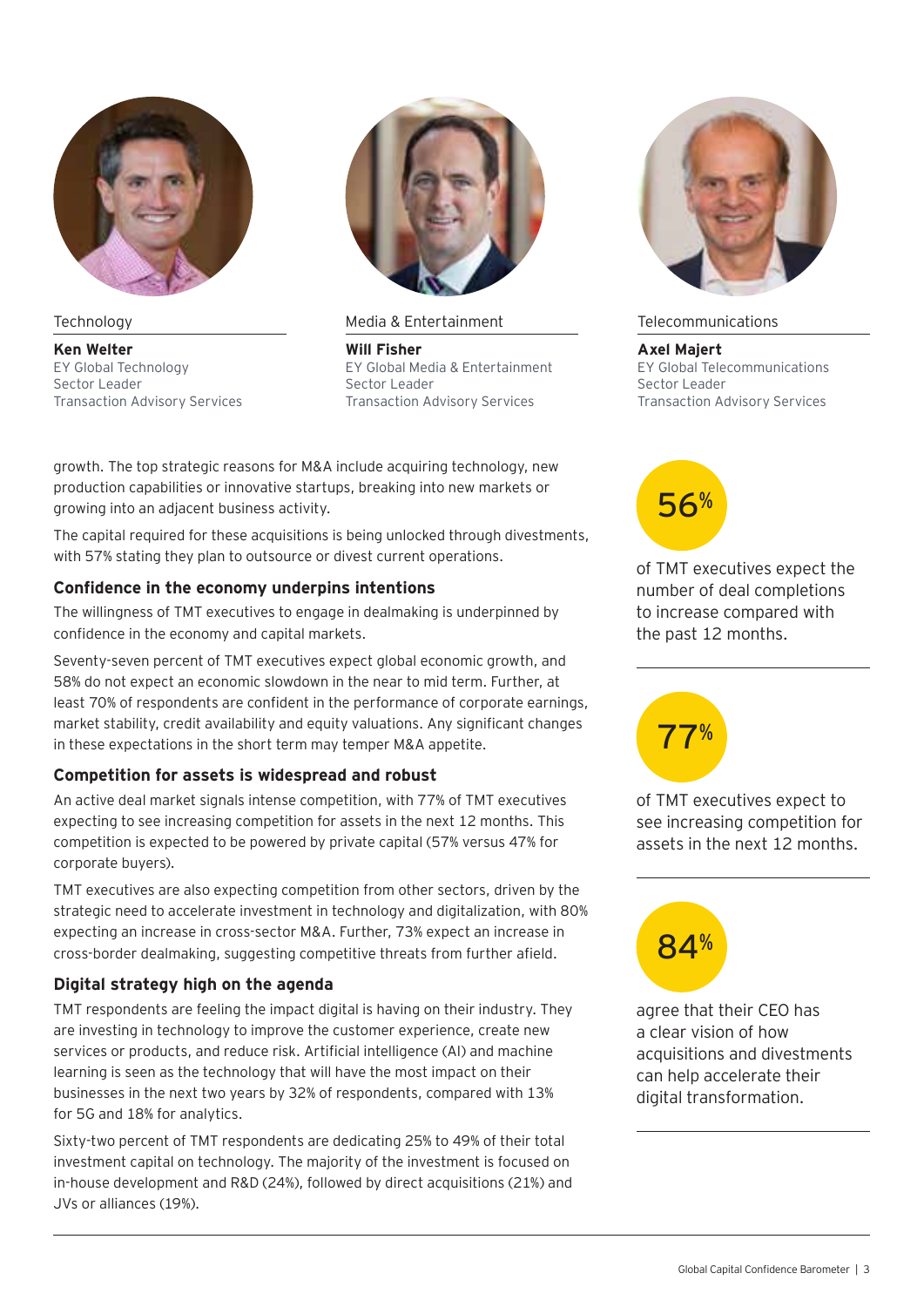### **Technology**

Technology executives continue to see M&A as a strategic tool to drive growth, acquire talent and capabilities, and address geopolitical uncertainty



of technology respondents anticipate growth in the technology sector.



of technology respondents expect more competition for assets, mainly from PEs.

#### **Despite increasing uncertainty, technology executives remain optimistic about the economy**

The latest EY *[Global Capital Confidence Barometer](https://assets.ey.com/content/dam/ey-sites/ey-com/en_gl/topics/ey-capital-confidence-barometer/ccb-21/pdf/ey-global-capital-confidence-barometer-edition-21.pdf)* (CCB) shows that technology executives continue to have high confidence in the global and sector economy, with four of five expecting the global economy and sector economy to grow in the next 12 months. Tech executives also have a positive view of the capital markets more than three-quarters of respondents see corporate earnings, short-term market stability and credit availability improving.

Yet, although technology executives remain optimistic about the economy, capital markets and M&A, a number of external factors are affecting their optimism, which is down from the peak seen in the last edition of the CCB in April 2019. Ongoing trade and tariff issues, the persistent specter of Brexit, geopolitical uncertainty and underwhelming performance of high-profile tech IPOs has tech executives tempering their enthusiasm somewhat.

Further, while we have seen a slowdown in tech M&A activity in the second half of 2019, technology executives continue to have a healthy appetite for dealmaking. This is a stark contrast to the waning interest we saw a year ago. Fifty-nine percent of tech executives expect to pursue M&A in the next 12 months, two percentage points below the record-high dealmaking intentions (61%) reached in the previous CCB, but seven percentage points higher than the average for all sectors.

The higher dealmaking appetite underscores the importance of M&A as a critical strategic tool for technology companies to drive growth, gain or retain competitive advantage by quickly acquiring talent and capabilities, and deal with ongoing trade and tariff uncertainties.

#### **Private equity (PE) continues to have a healthy appetite for tech assets, driving competition and valuation**

Expressing a strong appetite for dealmaking, 79% of tech executives expect an increase in competition for assets in the next 12 months, mainly from PEs but also from strategic buyers. Eighty percent of respondents expect PE firms to be a significant acquirer of assets in the tech sector. Tech executives expect this increase in competition to test valuations, although the transaction multiples have softened in 2019.

#### **A tailored approach for each deal that aligns a deal's strategic rationale and execution or post-deal integration can maximize value for the acquirer**

Recent M&A trends show that growth deals (deals intended to drive revenues through acquisition of new capabilities) are outpacing consolidation deals (deals intended to strengthen market share and achieve cost synergies), suggesting more executives believe that acquiring technologies is significantly faster and less risky than in-house development, and in many instances is the only viable option in the dynamic technology sector.

The latest edition of the CCB highlights diverse reasons for pursuing M&A, e.g., acquisition of technology, capabilities, talent, sector convergence, entering new markets, expansion into adjacent space and dealing with trade and tariff uncertainties. CCB also highlights diverse preferences for doing bolt-on acquisitions, acquisition of transitional capabilities or transformative deals.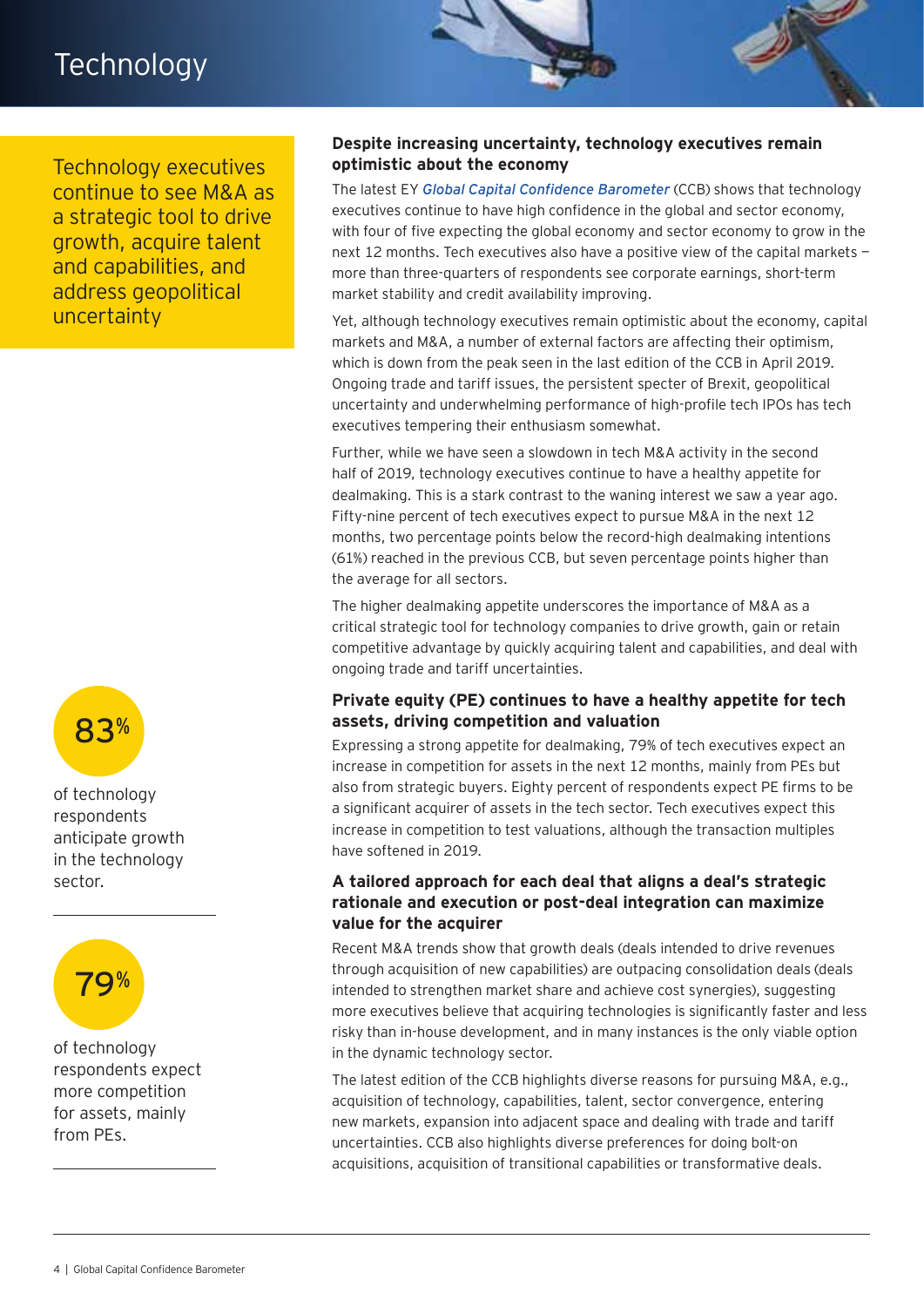In light of various strategic drivers for pursuing M&A and preferences for the deal types, it's imperative that acquirers take a nuanced approach for each deal that aligns the deal's strategic rationale to the deal's execution and post-deal integration to derive maximum value from their deals. This is critical in an environment where the competition for assets is expected to go up, and acquirers may end up paying more for quality assets.

For example, buyers hunting for transformational deals need to understand that short-term cost synergies may be more challenging to realize when compared with a consolidation play or tuck-in acquisition. Instead, transformational deals require more attention and focus on validating long-term top-line synergy estimates (e.g., cross-selling existing products, new customer relationships, new products). As another example, dealmakers pursuing M&A to acquire talent or an innovative startup should have a clear plan for maintaining the innovative culture and retaining talent.

Irrespective of the deal type, it's vital for buyers to have a mechanism in place before the transaction close to track postclose progress on various strategic parameters and make certain that the deal objectives are met. A detailed commercial diligence pre-sign can validate the market attractiveness and inform appropriate strategies.

83%

expect growth in the tech sector, a marked improvement over 2018 but off the peak (92%) seen six months ago.



anticipate improvements in their corporate earnings.

71%

do not expect an economic downturn in the next 12 months.

59%

expect to make a deal in the next 12 months, seven percentage points above the average for all sectors.

79%

expect more competition for assets, mainly from PEs. 64%

anticipate an increase in megadeals (US\$10b+), nine percentage points higher than the average for all sectors.

45%

have considered or are considering an acquisition because of ongoing trade and tariff uncertainties.



say acquiring talent, technology and capabilities is the key driver for the deals.

81%

expect their next M&A to be acquisition of transitional capabilities or bolt-on acquisitions.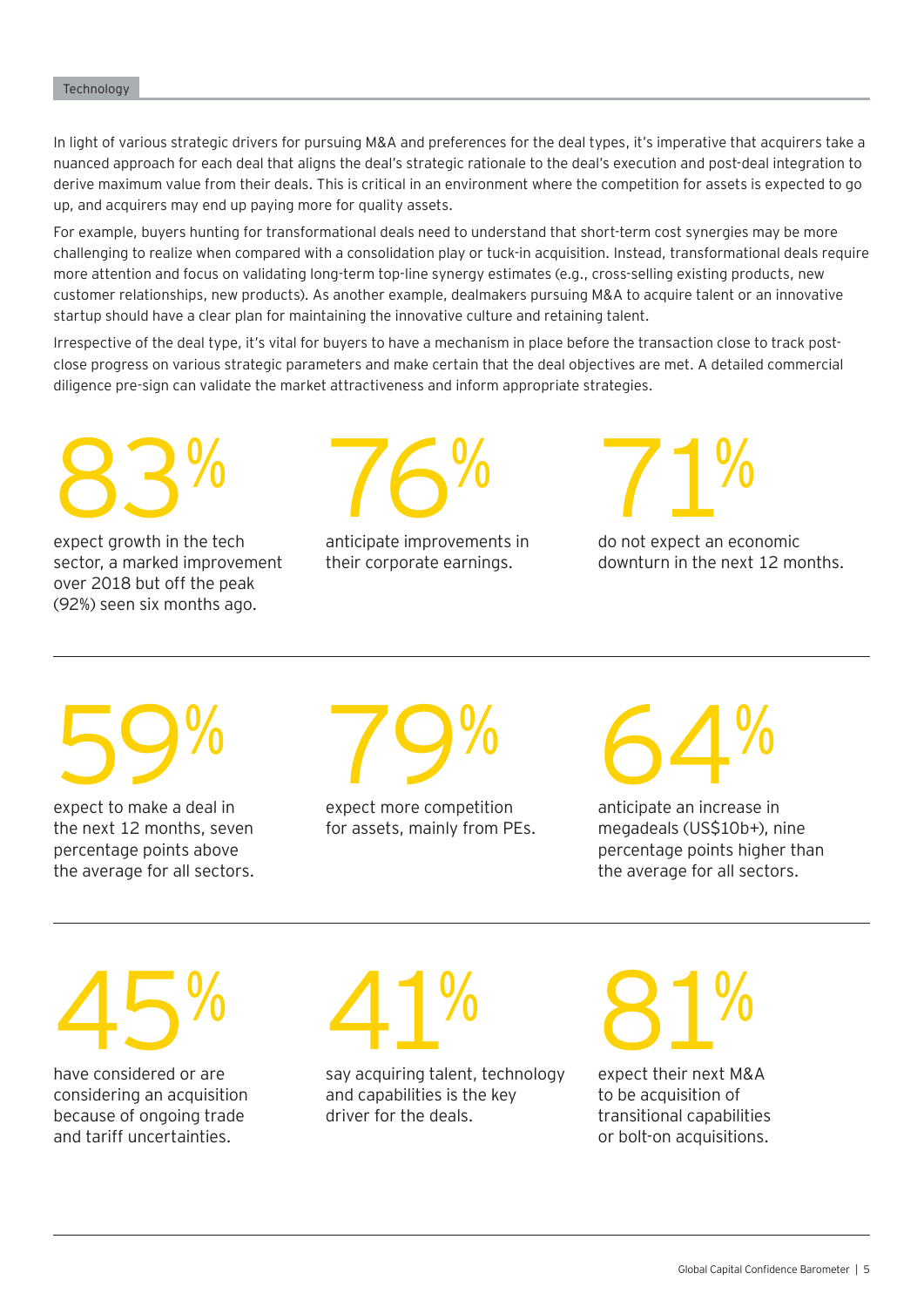## Media & Entertainment

Megadeals and increased appetite for M&A are on the agenda for media and entertainment companies



now expect to actively pursue M&A in the next 12 months, up from 42% in October 2018.



expect increasing competition for assets in the next 12 months.

#### **Media and entertainment companies are looking to M&A as the fastest route to acquire the capabilities that will augment and accelerate their growth agendas and digital strategies**

According to the EY *[Global Capital Confidence Barometer](https://assets.ey.com/content/dam/ey-sites/ey-com/en_gl/topics/ey-capital-confidence-barometer/ccb-21/pdf/ey-global-capital-confidence-barometer-edition-21.pdf)*, the prolonged dealmaking upcycle is expected to continue for media and entertainment executives, as 59% now expect to actively pursue M&A in the next 12 months up from 42% in October 2018 and the long-term average of 47%. Deal value is expected to remain high, with 60% of executives expecting more megadeal (US\$10b+) M&A activity in the next 12 months. The speed with which companies need to transform their portfolios is, in many cases, difficult to accomplish without engaging in bold M&A.

#### **Dealmaking remains at the heart of corporate transformation plans**

Companies are looking to M&A to navigate barriers to growth, as 60% of executives expect their M&A pipeline to increase in the next 12 months, up from 40% in October 2018. For an industry driven by talent, 63% of media and entertainment companies report having difficulty hiring staff – particularly technology specialists and those with specific skillsets. This may explain why acquiring talent is cited as the main strategic driver for pursuing acquisitions.

Dealmaking is often the fastest route to build the optionality that companies need to proactively respond to evolving challenges. To unlock the capital required, 65% of executives are planning to outsource or divest some of their current operations.

#### **Regulatory uncertainty and competition weigh heavily on the C-suite**

A number of external risks continue to impact boardroom strategies, with regulatory, geopolitical and local political uncertainty cited as prominent external risks by one in three executives.

Equally pressing is the increasing competition from innovative startups, with 24% of executives stating the biggest impact of digital transformation on the industry is new players entering the market. Executives are acutely aware that a new business model or route to market can quickly undermine their competitive strengths and positioning. Proactively scanning an evolving industry landscape and continually reassessing their operating models are a necessity for today's companies.

#### **Slowing economic growth does not infer a recession**

Global economic activity has slowed in some of the major economies in 2019, but respondents still expect growth. Only 27% of executives expect a slowdown in the next 12 months, although this rises to 50% when asked about a slowdown in 2021. Today, more than three-quarters of executives (79%) see the media and entertainment sector economy as improving, up from 48% in October 2018. Further, 92% expect the M&A market to improve or remain stable in the next 12 months.

Despite some level of uncertainty about market direction, most media and entertainment respondents are positive in their outlook for the next 12 months, and expect that corporate earnings, short-term market stability, credit availability and equity valuations will further improve in the year ahead.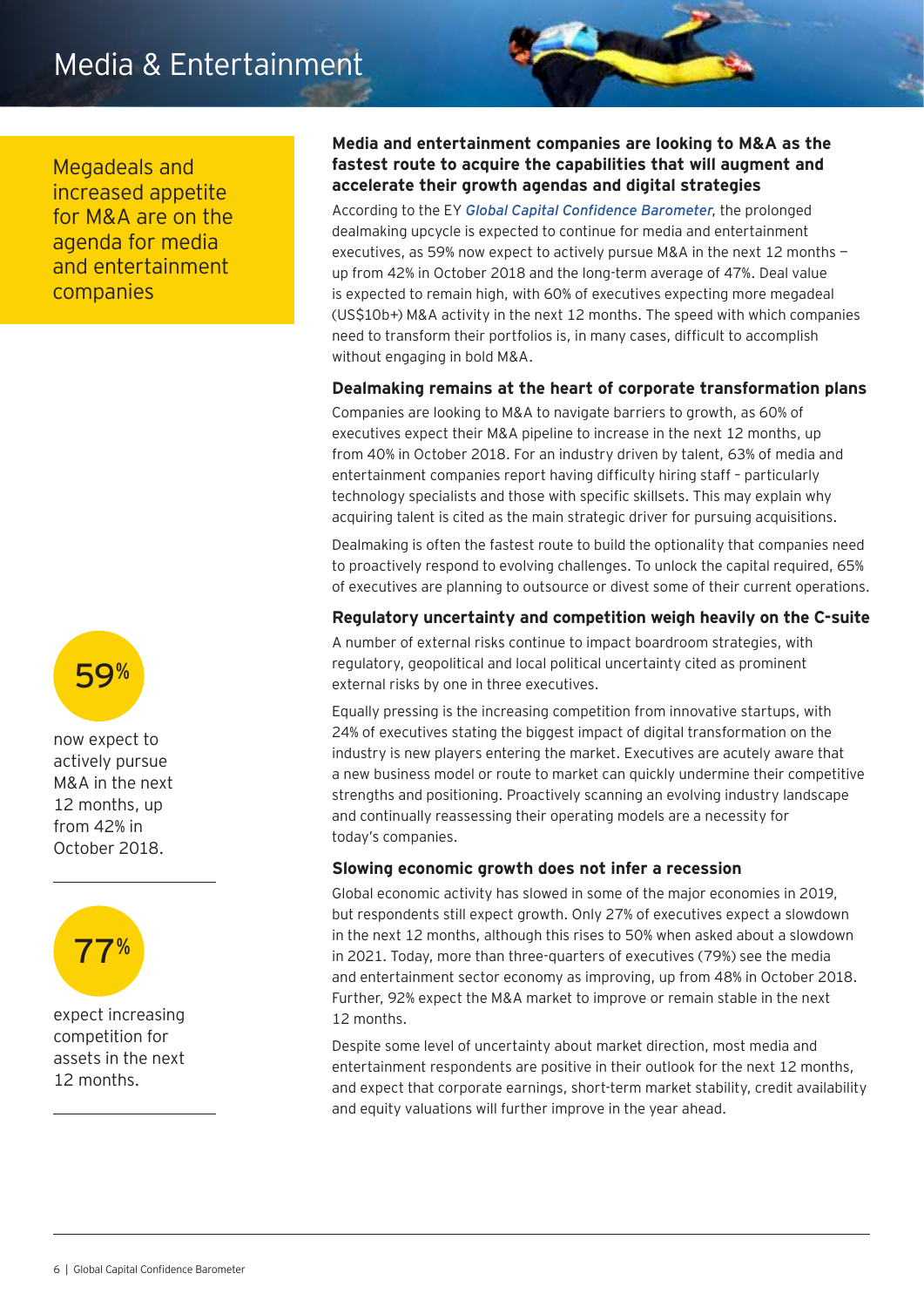79%

see the media and entertainment sector economy improving.

80%

see corporate earnings in the media and entertainment sector improving.

58%

do not expect an economic slowdown in the near to mid term.

82%

are allocating more than a quarter of their investment capital to their digital future.

59%

are actively planning to respond to ongoing geopolitical, trade and tariff concerns.

65%

are planning to outsource or divest some of their current operations.

92%

are expecting the M&A market to improve or remain stable in the next 12 months.

77%

expect increasing competition for assets in the next 12 months — 55% of it to come from private capital buyers.

94%

expect the number of deal completions to increase compared with the past 12 months.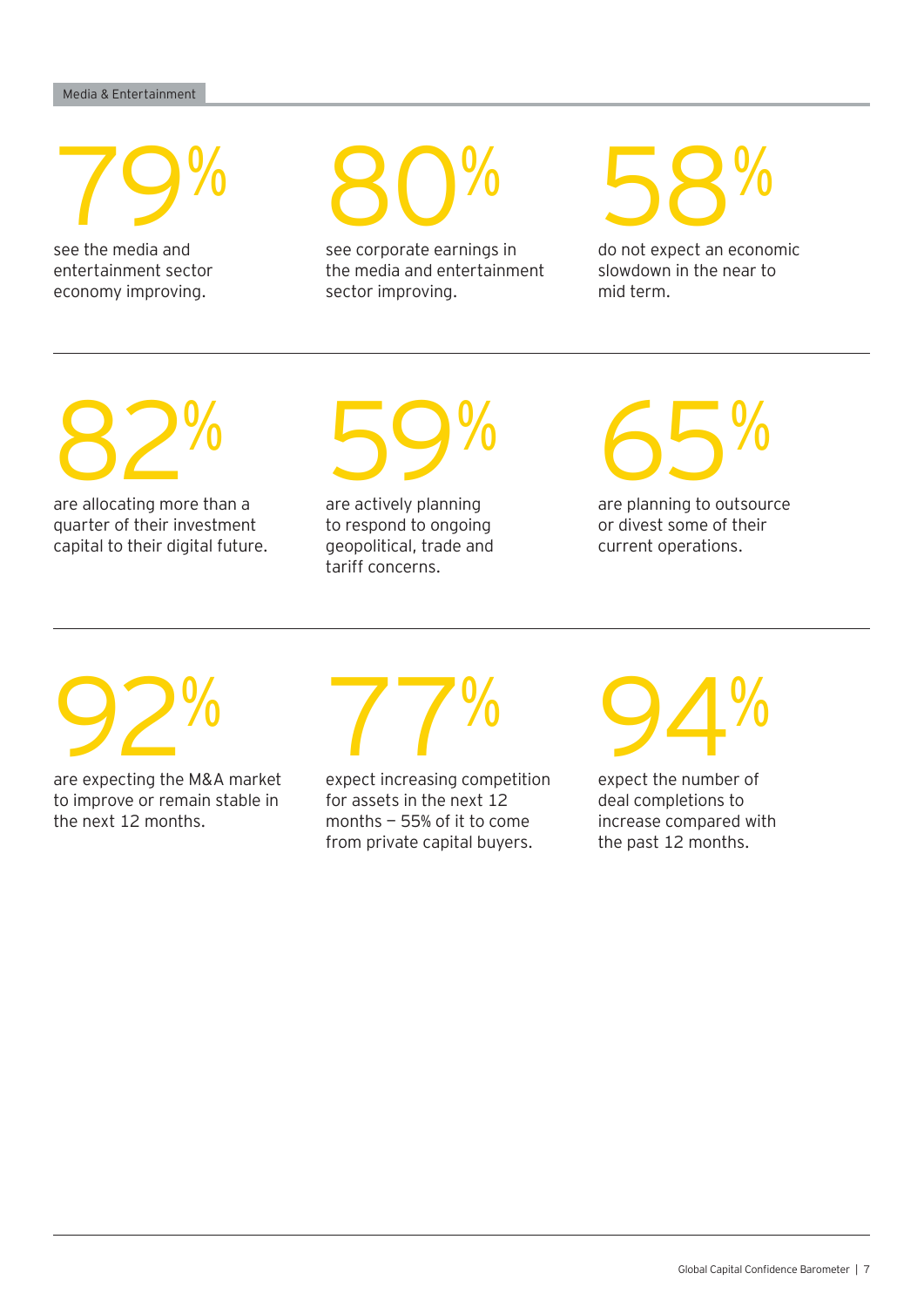## Telecommunications

Digitization is driving the deal agenda for telecoms



of executives are planning to outsource or divest some of their current operations.



of operators believe that competition for assets will rise in the year ahead.

#### **Telecoms companies are looking to M&A to help drive their transformation road maps as they combat rising competition.**

According to the EY *[Global Capital Confidence Barometer](https://assets.ey.com/content/dam/ey-sites/ey-com/en_gl/topics/ey-capital-confidence-barometer/ccb-21/pdf/ey-global-capital-confidence-barometer-edition-21.pdf)*, positive dealmaking intentions remain intact among telecoms companies: 50% are preparing to actively pursue acquisitions in the next 12 months, above the long-term average of 46%. The need to transform portfolios is pressing — 31% of telecoms executives see competition from existing competitors and new market entrants as the most significant challenge to their company's growth prospects.

#### **Digital principles inform the telecom M&A mindset**

Fifty-one percent of telecoms are utilizing M&A to navigate digital transformation and help future-proof their businesses, and 88% of respondents believe their CEO has a clear vision of how acquisitions and divestments can accelerate their transformation plans. Looking ahead to planned M&A, the acquisition of transitional capabilities — including digital — and bolt-on acquisitions rank ahead of transformative megadeals.

Unlocking the value of non-core assets is also top of mind, with 55% of executives planning to outsource or divest some of their current operations. This reflects ongoing interest in tower carve-outs and data center disposals, alongside network sharing and outsourcing initiatives.

#### **New technologies are in focus as digital strategies evolve**

New technologies are a critical focus for operators as they look to take advantage of digital growth scenarios. AI, 5G and the Internet of Things (IoT) are all seen as important catalysts, cited by 23%, 22% and 20% of respondents, respectively, as having the biggest impact on their business in the next 12 months. Using new technologies to improve customer experience and to create new services is seen as unlocking the most opportunities for value creation.

These attitudes are reflected in deal rationales, with access to new technology leading as a strategic driver for pursuing acquisitions and adjacent market entry ranking second. However, the importance of digital skills as a complement to changing technology needs is also apparent, with 29% of executives highlighting appropriate expertise as the key element of a successful digital strategy, which was the leading answer.

#### **Sector confidence intact but external challenges persist**

Telecoms are confident about sector growth prospects, with 55% of respondents highlighting that their view has improved over the last six months compared with just 4% citing a worsening outlook. This contrasts with 14% who see global economic prospects in decline.

Nevertheless, concerns around external pressures are never far from the surface. Thirty-one percent of respondents see competition from existing competitors and new market entrants as the most significant challenge to their companies' growth plans, while 21% view regulatory uncertainty as the greatest external risk facing their business, which was the leading answer.

Meanwhile, 71% of operators believe that competition for assets will rise in the year ahead. Private equity acquirers have accounted for three of the five largest deals in telecoms in 2019 so far, and 80% of telecoms executives expect them to be a major acquirer of assets in the next 12 months.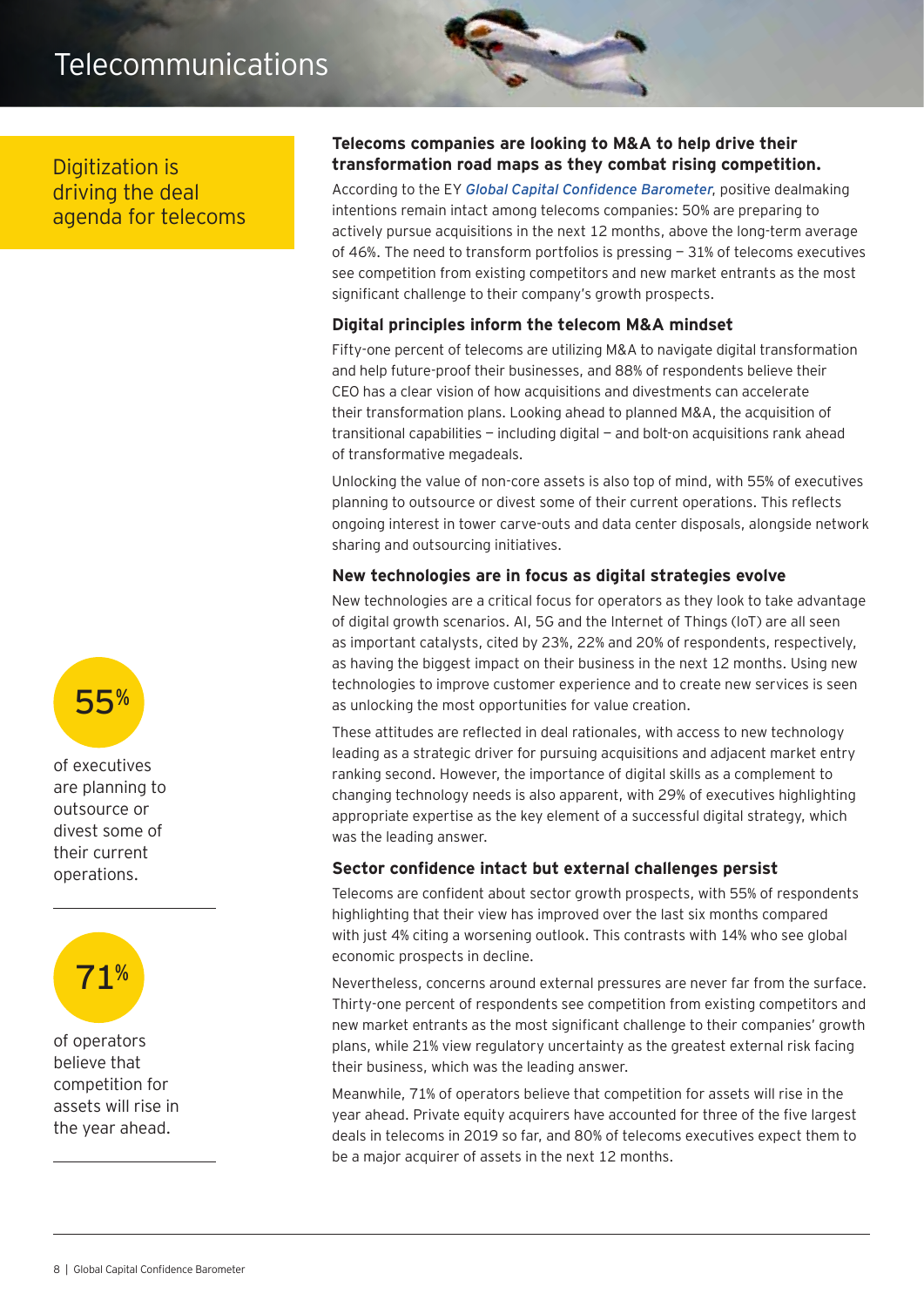75%

see the telecoms sector economy improving.



see existing competitors and new market entrants as the most significant challenge to their growth plans.



see regulatory uncertainty as the greatest external risk to their business.

87%

believe digital transformation is an opportunity to reposition overall business strategy.

# 88%

believe their CEO has a clear vision of how acquisitions and divestments can help accelerate their digital transformation.



of planned acquisitions involve transitional or bolt-on capabilities.

# 92%

are expecting the M&A market to improve or remain stable in the next 12 months.

71%

expect increasing competition for assets in the next 12 months — 58% of it to come from private capital buyers.

76%

expect an increase in cross-sector M&A driven by technology and digitalization.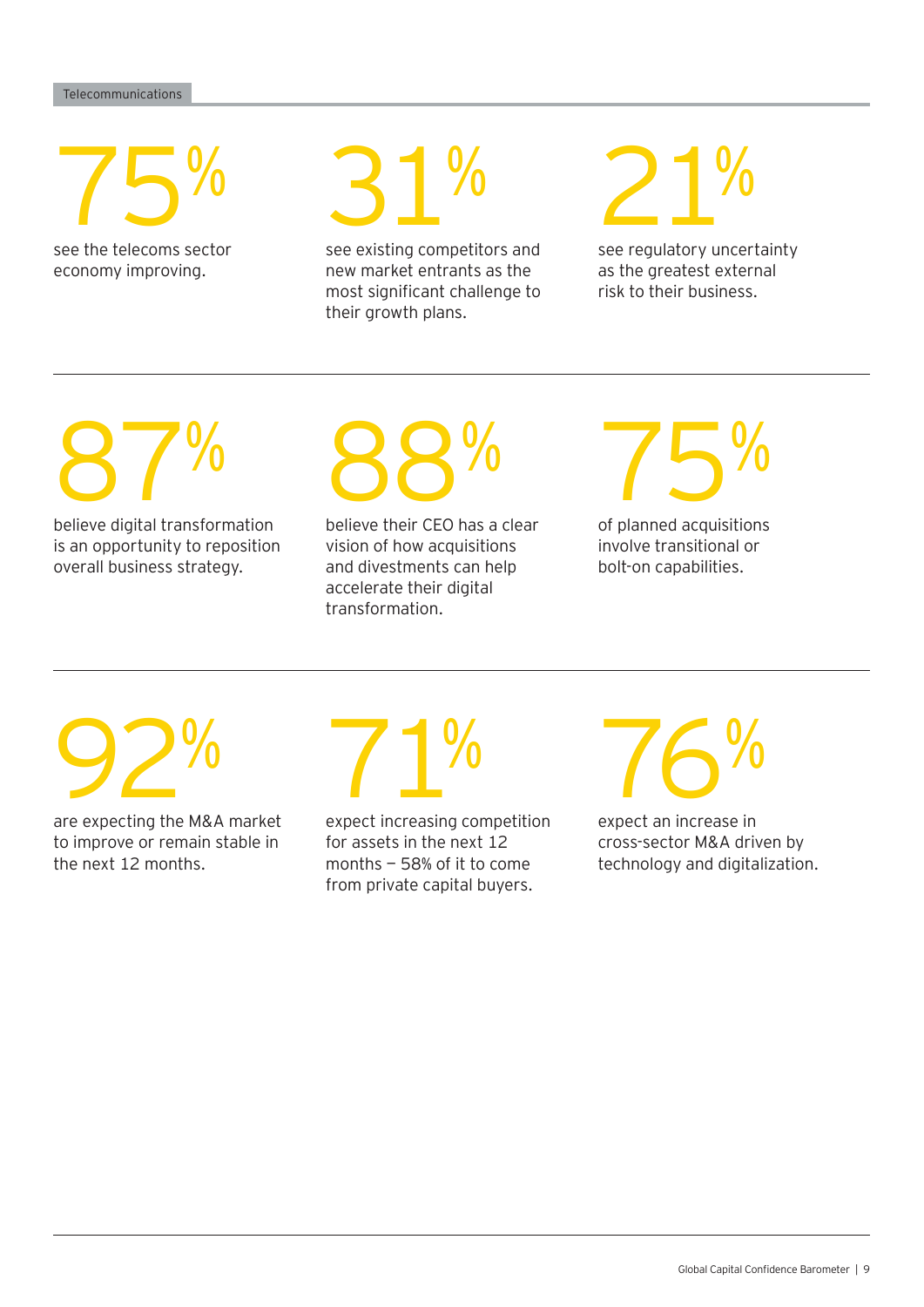## **Contacts**



### For a conversation about your capital strategy, please contact us:

#### **Technology**

#### **Ken Welter**

EY Global Technology Sector Leader Transaction Advisory Services kenneth.welter@ey.com

**Akhilesh Kulkarni**

EY Global Tech Resident akhilesh.kulkarni2@ey.com

#### **Media & Entertainment**

#### **Will Fisher**

EY Global Media & Entertainment Sector Leader Transaction Advisory Services wfisher@uk.ey.com

**Leanne Terry** EY Global M&E Resident lterry1@uk.ey.com

#### **Telecommunications**

#### **Axel Majert**

EY Global Telecommunications Sector Leader Transaction Advisory Services axel.majert@es.ey.com

#### **Adrian Baschnonga**

EY Global Telecommunications Lead Analyst abaschnonga@uk.ey.com

## Global contacts

#### **Global**

#### **Steve Krouskos**

EY Global Vice Chair Transaction Advisory Services EY Global Limited steve.krouskos@uk.ey.com +44 20 7980 0346 Follow me on Twitter: @SteveKrouskos

#### **Julie Hood**

EY Global Deputy Vice Chair Transaction Advisory Services EY Global Limited julie.hood@uk.ey.com +44 20 7980 0327 Follow me on Twitter: @JulieHood

#### **Tony Qui**

EY Global Chief Innovation Officer Transaction Advisory Services tqui@uk.ey.com +44 20 7951 5820

#### **Barry Perkins**

EY Global Lead Analyst Transaction Advisory Services EY Global Limited bperkins@uk.ey.com +44 20 7951 4528

#### **Americas**

#### **William M. Casey**

EY Americas Vice Chair Transaction Advisory Services william.casey@ey.com +1 212 773 0058

#### **Asia-Pacific**

#### **Harsha Basnayake**

EY Asia-Pacific Leader Transaction Advisory Services harsha.basnayake@sg.ey.com +65 6309 6741

#### **Europe, Middle East, India and Africa (EMEIA) Andrea Guerzoni**

EY EMEIA Leader Transaction Advisory Services andrea.guerzoni@it.ey.com +39 028 066 93707

#### **Japan**

**Vince Smith** EY Japan Leader Transaction Advisory Services vince.smith@jp.ey.com +81 3 4582 6523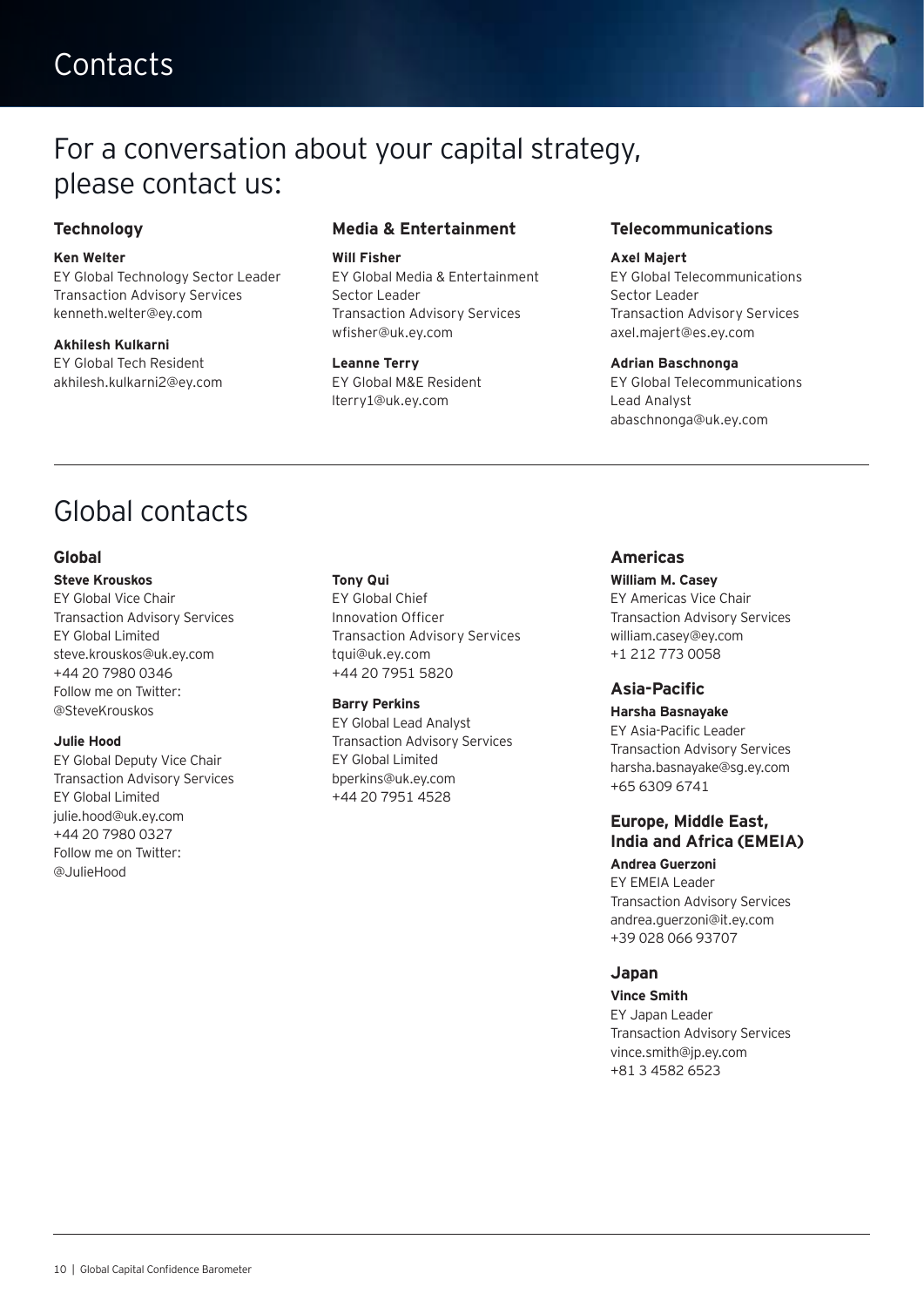The *Global Capital Confidence Barometer* gauges corporate confidence in the economic outlook, and identifies boardroom trends and practices in the way companies manage their Capital Agendas — EY framework for strategically managing capital. It is a regular survey of senior executives from large companies around the world, conducted by Thought Leadership Consulting, a Euromoney Institutional Investor company. The panel comprises select global EY clients and contacts and regular Thought Leadership Consulting contributors.

- In August and September, Thought Leadership Consulting surveyed on behalf of EY a panel of more than 2,900 executives in 45 countries; 70% were CEOs, CFOs and other C-level executives.
- Respondents represented 14 sectors, including financial services, consumer products and retail, technology, life sciences, automotive and transportation, oil and gas, power and utilities, mining and metals, advanced manufacturing, and real estate, hospitality and construction.
- Surveyed companies' annual global revenues were as follows: less than US\$500m (25%); US\$500m–US\$999.9m (25%); US\$1b–US\$2.9b (18%); US\$3b–US\$4.9b (10%); and greater than US\$5b (22%).
- Global company ownership was as follows: publicly listed (57%), privately owned (31%), family owned (9%) and private equity portfolio company (3%).